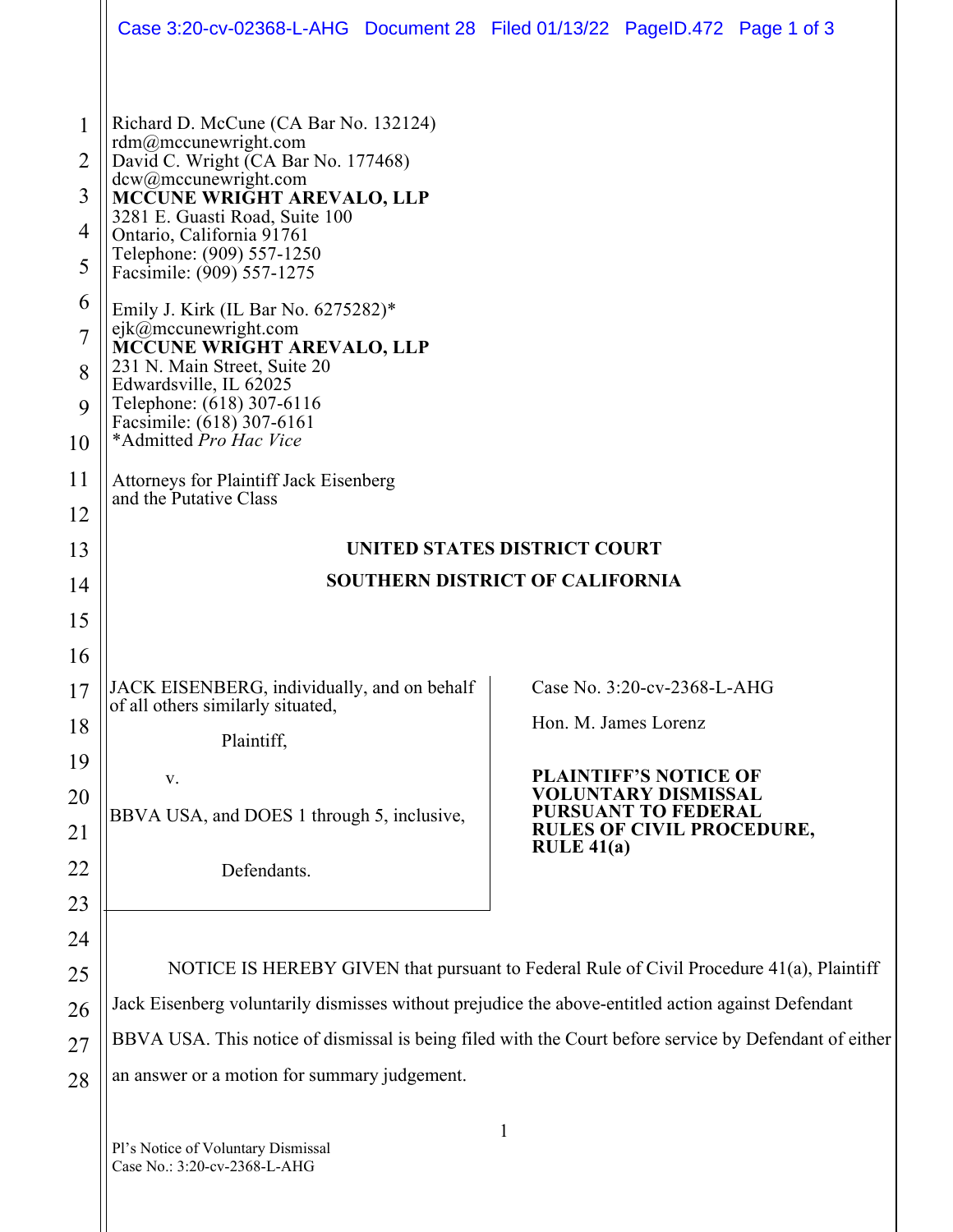| $\mathbf 1$    | Dated: January 13, 2022 | Respectfully Submitted,                                                                            |
|----------------|-------------------------|----------------------------------------------------------------------------------------------------|
| $\overline{2}$ |                         | /s/ Richard D. McCune                                                                              |
| 3              |                         | Richard D. McCune, CA Bar No. 132124<br>rdm@mccunewright.com<br>David C. Wright, CA Bar No. 177468 |
| 4<br>5         |                         | dcw@mccunwright.com<br>MCCUNE WRIGHT AREVALO, LLP<br>3281 E. Guasti Road, Suite 100                |
| 6              |                         | Ontario, California 91761<br>Telephone: (909) 557-1250                                             |
| 7              |                         | Facsimile: (909) 557 1275                                                                          |
| 8              |                         | Emily J. Kirk, IL Bar No. 6275282*<br>ejk@mccunewright.com                                         |
| 9<br>10        |                         | McCUNE WRIGHT AREVALO, LLP<br>231 N. Main Street, Suite 20<br>Edwardsville, IL 62025               |
| 11             |                         | Telephone: (618) 307-6116<br>Facsimile: (618) 307-6161                                             |
| 12             |                         | *Admitted Pro Hac Vice                                                                             |
| 13             |                         | Attorneys for Plaintiff,<br>Jack Eisenberg and the Putative Class                                  |
| 14             |                         |                                                                                                    |
| 15             |                         |                                                                                                    |
| 16             |                         |                                                                                                    |
| 17             |                         |                                                                                                    |
| 18             |                         |                                                                                                    |
| 19             |                         |                                                                                                    |
| 20             |                         |                                                                                                    |
| 21             |                         |                                                                                                    |
| 22             |                         |                                                                                                    |
| 23             |                         |                                                                                                    |
| 24             |                         |                                                                                                    |
| 25             |                         |                                                                                                    |
| 26             |                         |                                                                                                    |
| 27             |                         |                                                                                                    |
| 28             |                         |                                                                                                    |
|                |                         |                                                                                                    |